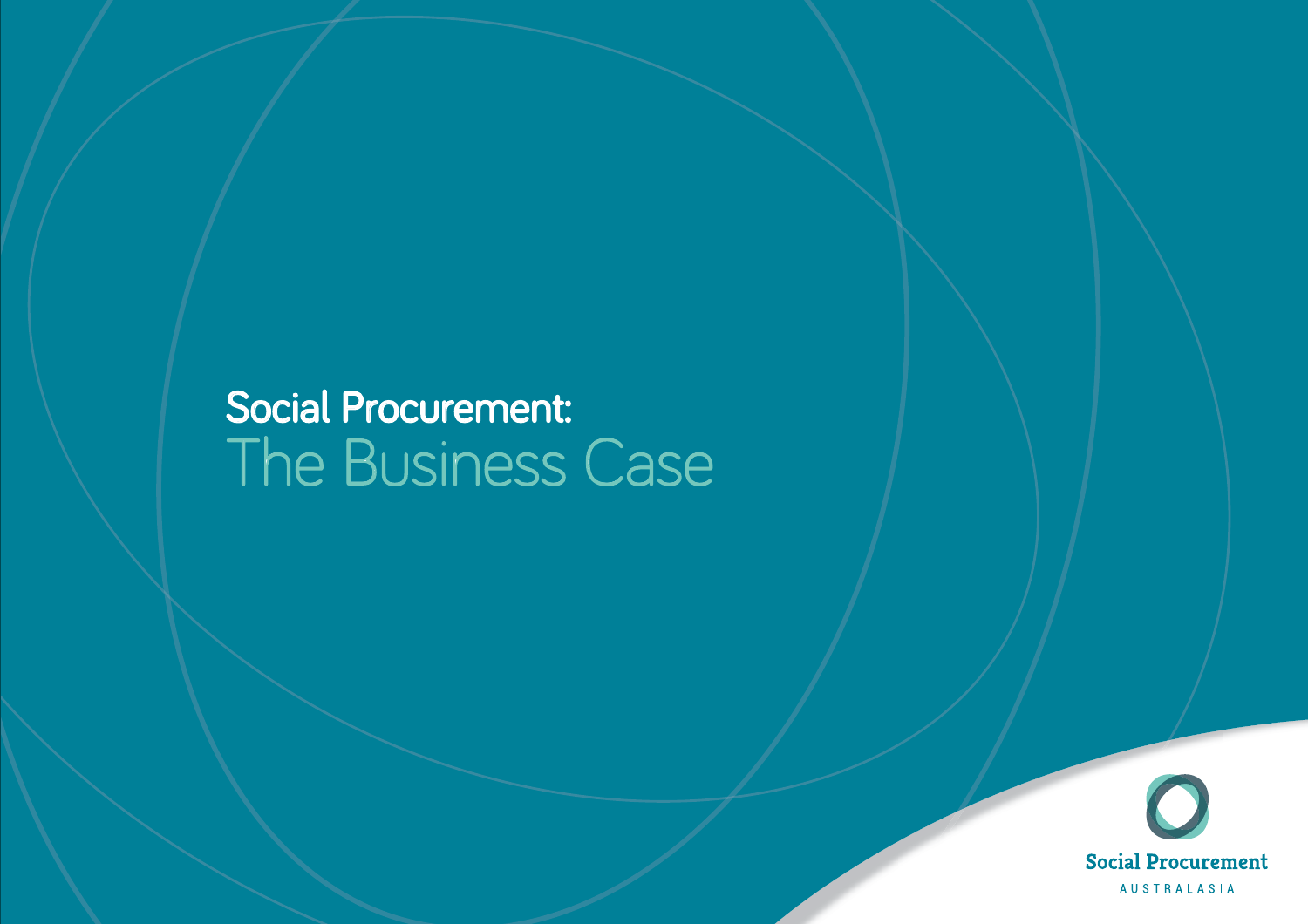## Who and what is this document for?

This document explains how government (local, state or federal) can use social procurement as an efficient and effective means of achieving policy objectives in two main categories:

- 1. Securing targeted employment and workforce participation opportunities for a specific population group.
- 2. Addressing place-based disadvantage or economic decline in a particular region or area by concentrating spending in that area.

The arguments are supported by selected relevant Australian and international case studies of the benefits that social procurement can deliver.

The intended audience is federal, state and local governments:

- $\bullet$  chief executive officers, chief operating officers, chief financial officers
- members of parliament, councillors and mayors
- leaders, managers and decision makers
- procurement, community development and economic development teams.

## What is social procurement?

Social procurement is the use of strategic procurement practice to generate social benefits beyond the products and services required. It happens when organisations intentionally choose to purchase a social outcome when buying a good, service or delivering works.

Social procurement enables governments to align multiple strategic objectives. The procurement process becomes a vehicle to address social or economic objectives, or to maximise local or regional community benefits.

Social procurement often takes the form of a local, state or federal department strategically using an appropriate procurement opportunity to generate targeted employment for a specific population group, such as people with a disability, the long-term

Process of acquiring goods, services and works

Process of acquiring goods, services and works Generation ofSocial outcomes

unemployed, indigenous, culturally and linguistically diverse groups, youth, public housing tenants, or a regional, rural or disadvantaged metropolitan area.

Social

procurement

Procurement

Interest in social procurement is growing because buyers can see the economic efficiency of using a single pool of money to achieve multiple organisational objectives. The annual estimated

procurement spend by government in Australia is \$141 billion (\$41 billion through the federal government, \$20 billion through local governments nationally and \$80 billion through the state governments nationally). The potential impact to be leveraged from \$141 billion of social procurement is enormous.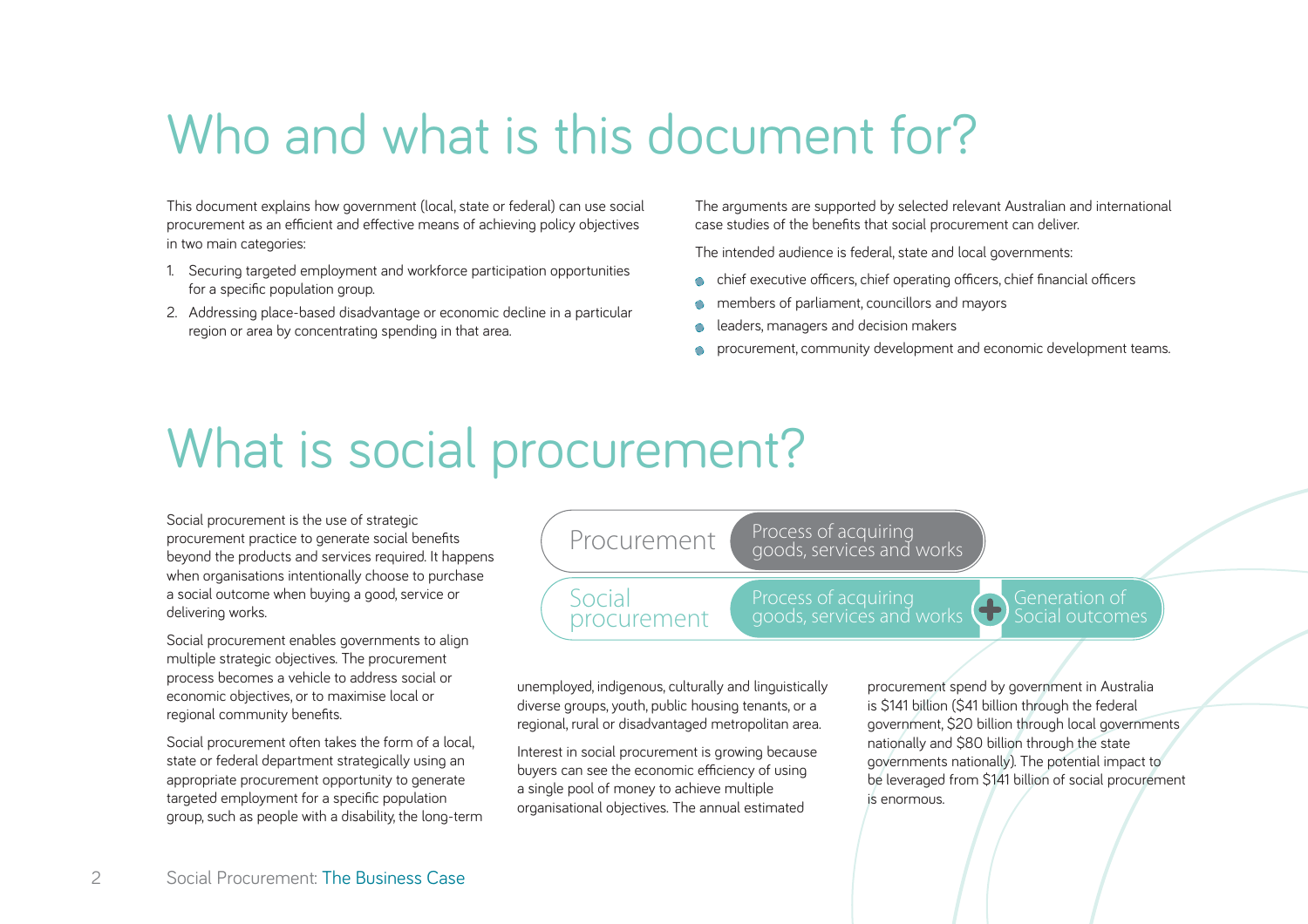Social procurement aligns with the increasing focus of governments on whole-of-government thinking, and a more sophisticated understanding of the solutions available to government to address 'wicked' social problems.

Social and community benefits are now included in the procurement processes of a broad range of local and regional buyers, including all levels of government and diverse areas of the private sector, from multinational mining companies, to telecommunications companies and developers. A 2013 study found that 11 Australian leading ASX corporations alone directed over \$905 million to social procurement in that year.<sup>1</sup>

#### **Note**

Procurement of social services is not social addition of social benefits over and above the irrespective of the end use.

1. Bonwick, M., Daniels, M. 2014. Corporate Social Procurement in Australia: Businesses Creating Social Value. Available at, http://www.socialtraders.com.au/\_uploads/\_ cknw/files/WEBSTCorporateSocialProcurementinAustralia2013.pdf









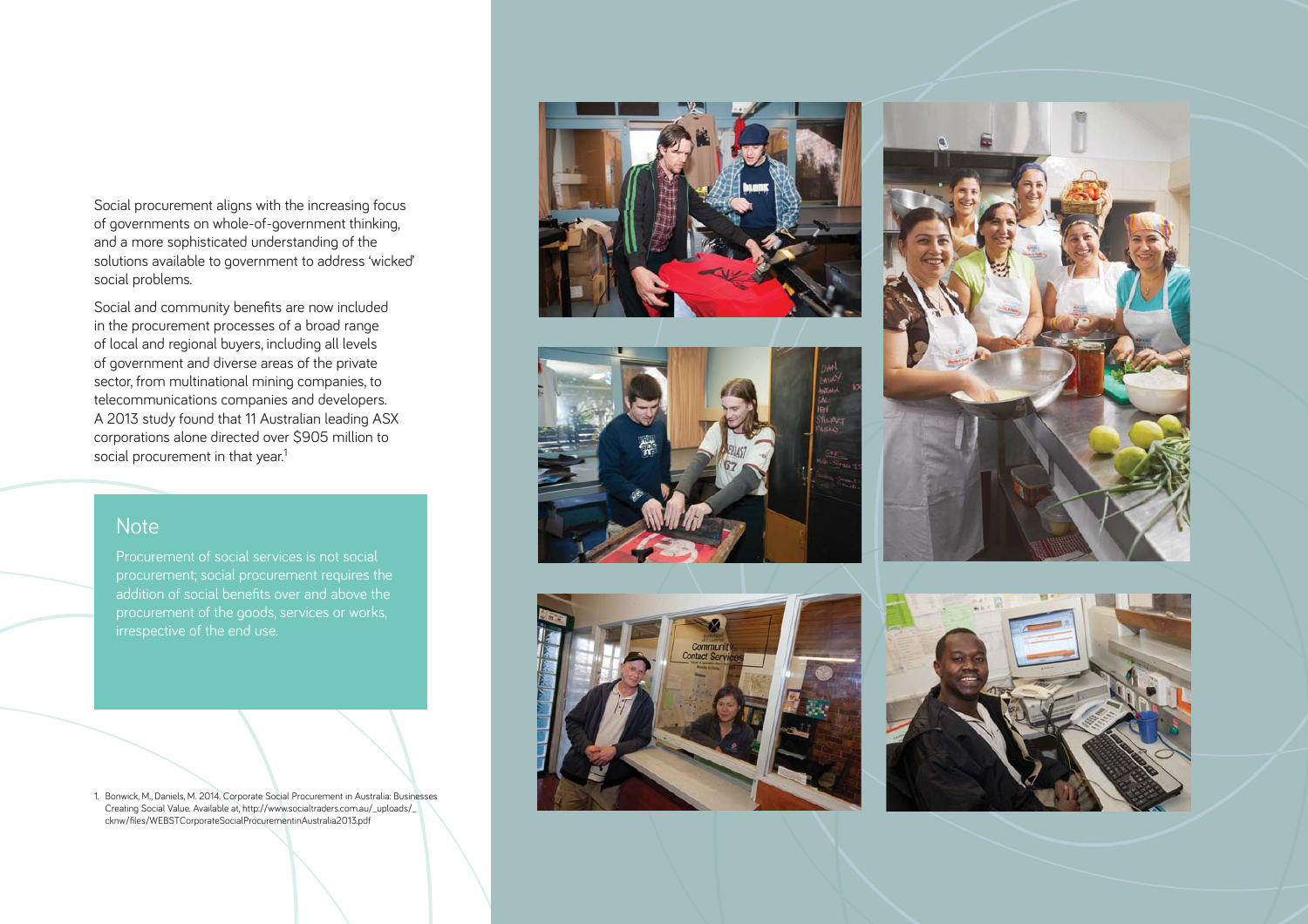## How can it work in practice?

Social procurement integrates social outcomes into the requirements of a contract, alongside the goods, services or works being delivered. For example:

- A government identifies a strategic social outcome that it is seeking to achieve. For example: 1Step
- Local government may want to create employment for public housing tenants facing high levels of unemployment
- A state government may seek to address economic decline in a specific region
- $\bullet$  The federal government may want to lift levels of employment amongst Indigenous Australians.

The government identifies upcoming contracts that have the scope to create employment opportunities for the cohort that they are seeking to benefit. For example: Step<sup>'</sup>

2

- The local government might include a social benefit clause in an upcoming waste transfer station contract because it provides a large number of labour-intensive entry-level employment opportunities
- The state government might identify the creation of a new road as an opportunity to ensure that local suppliers are engaged and that local job quotas are required of the successful tenderer
- The federal government might set a blanket policy for all maintenance contracts over \$10 million to include a clause requiring the contractor to engage a quota of Indigenous Australians in their workforce.

The contract goes out to open tender or quotation with a clear articulation of the goods, service or works and the social benefit requirements. The contractors respond to the documentation. With regard to the social benefits they could adopt the following approaches: 3Step

- $\bullet$  Decide that they can deliver the social benefits being sought within their business and existing sub-contractors
- Identify sub-contractors that are better placed to deliver the social benefits, such as a social enterprise that employs the long-term unemployed, local SMEs or an indigenous business.

The appointed contractors begin work. The government department develops a reporting framework for the contract, which includes:4Step

- Milestones and KPIs around delivery of the goods, service or works
- KPIs around delivery of the social objectives, for example, the provision of evidence of employment generated from the targeted cohorts.

The contract is executed, the quality is comparable with traditional procurement processes and a significant social benefit is delivered.5**Step** 





For a list of guides on how to integrate social considerations into the procurement process, refer to page 13.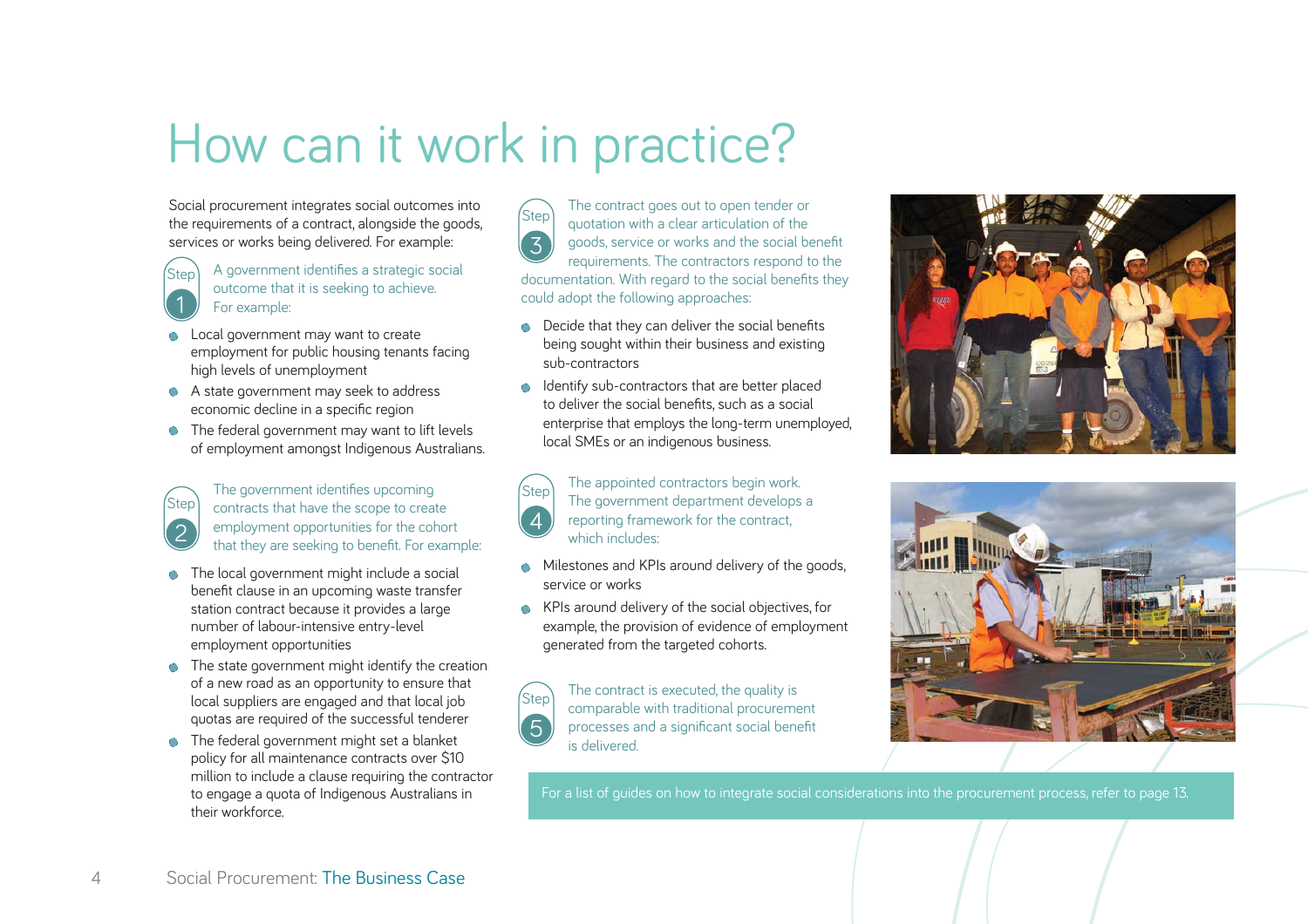## Bringing unemployed people into the labour market

Australia is faced with an increasing welfare burden from an ageing population, coupled with a decreasing tax base as that population enters retirement. The Australian workforce participation rate is at a seven-year low of 65 percent, and is predicted to decline to 55.4 percent by 2044-45.<sup>2</sup>

Based on this projection, the 2003–04 Productivity Commission report found that it is critical to find innovative ways to increase workforce participation and convert welfare recipients to tax payers.

Australia has 83,000 long-term unemployed and 800,000 people on the disability support pension. These two groups represent the most significant opportunity to increase workforce participation from our current population.

Many of these people want to work, but are challenged by factors including industry restructure, educational attainment, work history, English proficiency, disability, health, age, indigenous status and criminal convictions.

These groups require new approaches if we are to bring them into the workforce. Social procurement is an effective tool, thanks to its ability to mandate the generation of employment opportunities for specific cohorts of unemployed people.

Percentage of total Australian Government spending on health, age-related pensions and aged care<sup>3</sup>





- 2. Australian Government. 2003–04 Productivity Commission Report Prospering in an Ageing Society, available at: http://www.pc.gov.au/annual-reports/ annualreport0304
- 3. Burkett, I., drawing on http://archive.treasury.gov.au/igr/igr2010/report/pdf/ IGR\_2010.pdf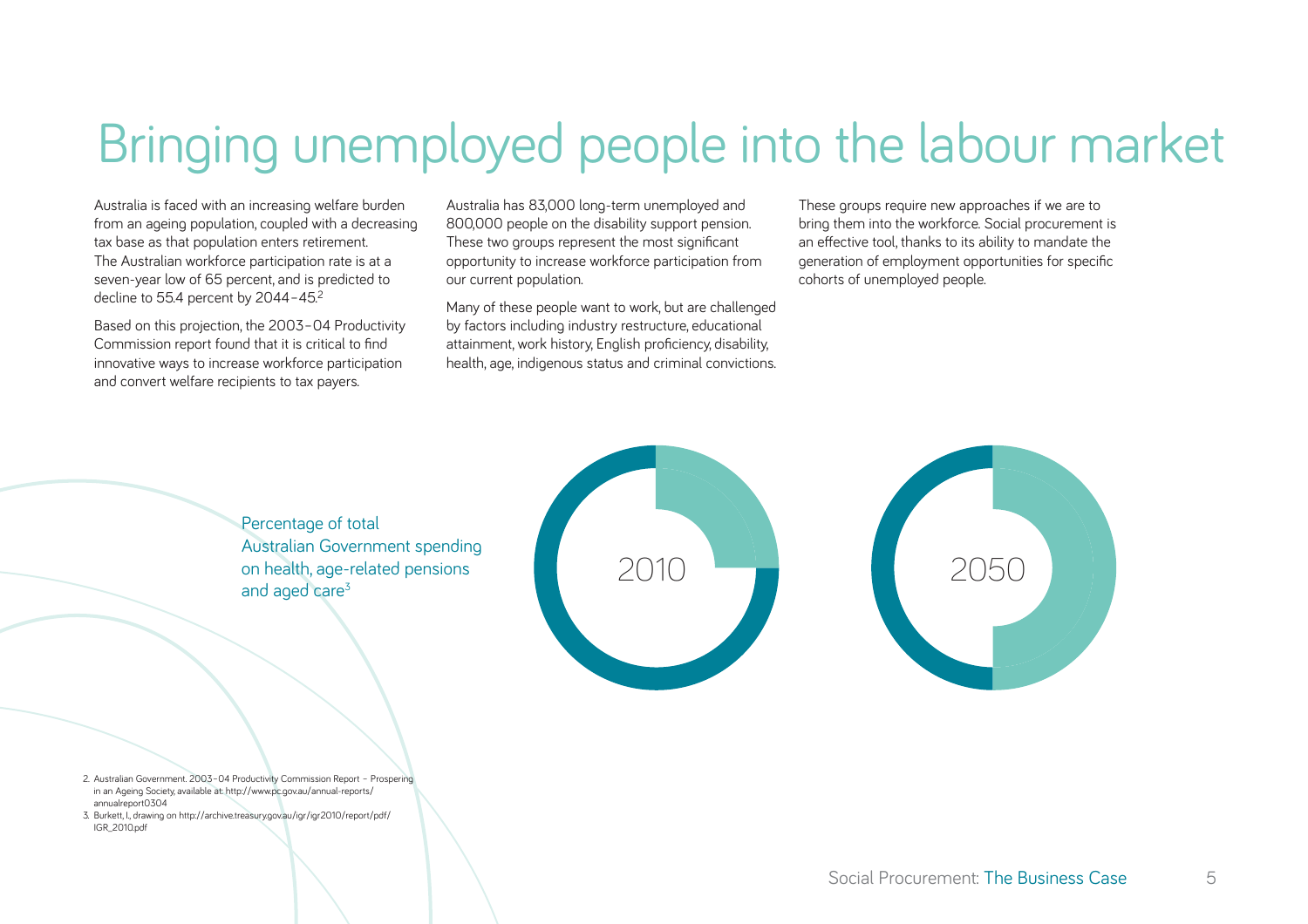# Case Study Toowoomba Regional Council Social Procurement



In Toowoomba, the regional council worked closely with not-for-profit organisations to identify opportunities to create employment for people with a mental illness, a cohort that has unemployment rates of over 70 percent.

In 2012, having identified social enterprise as the most effective solution, the Toowoomba Regional Council awarded a waste management contract to Ability Enterprises, which now operates the gatehouses for council's 13 waste transfer stations.

Through the \$2 million contract, Ability Enterprises employs 40 individuals (80 percent of staff hours) with a disability living in the Toowoomba Regional Council area. At least half of these employees are on a government benefit program and have been out of work for ten years or more.

The contract price did not increase as a result of the social procurement but the benefits to 40 lives have been very significant.

'Many of those who work on the gatehouses have a disability and it's fantastic to see how well they've settled into their new role. The employees welcome people; direct customers to the correct areas for dumping; help people with the separation of waste and collect the information we need about the amount and type of waste entering the centres. All in all it's a win-win situation for everyone involved and I encourage any business owner who is seeking new labour to consider looking at the social procurement model.'

> Paul Antonio – Mayor Toowoomba Regional Council

#### International example



In the USA, the Javits-Wagner-O'Day Act of 1971 requires Federal Government agencies to purchase selected products and services from non-profit agencies employing people who are blind or who have other severe disabilities. The AbilityOne program is the largest source of employment for people who have severe disabilities in the US. It represents \$2.3 billion in products and services purchased by the federal government.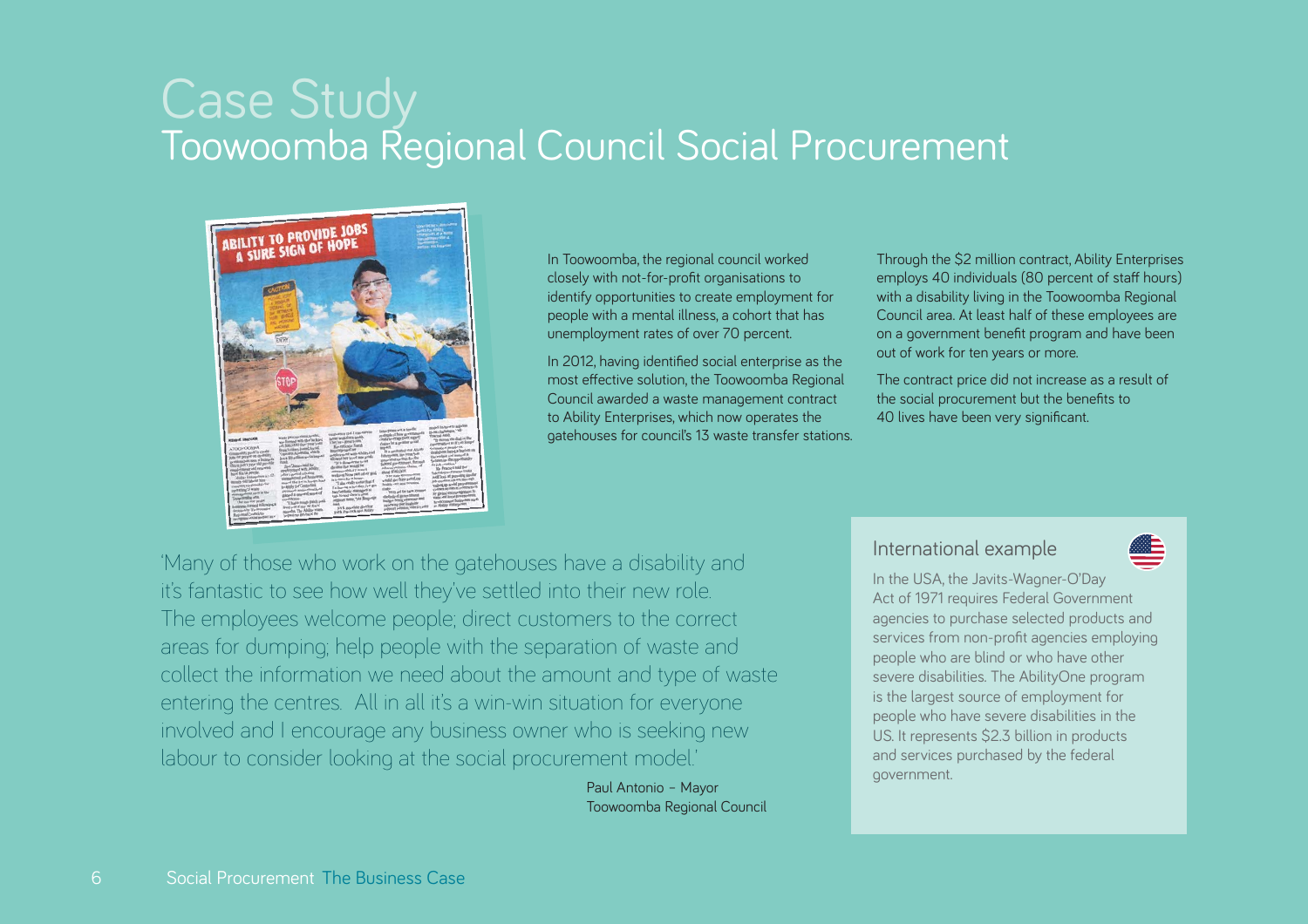# Case Study Atherton Gardens Public Tenant Employment Program

'I have seen the transformational power of social procurement on the Atherton Gardens Public Housing Estate. Joblessness on the high rise estate (800 households) reduced from 95 percent in 2002 to 81 percent in 2008 due in large part to social procurement policies undertaken by DHS and other large buyers in the area.'

> Doctor Harald Klein – Director Department of Human Services

| <b>Benefits</b><br>(less costs in brackets)           | Low effectiveness,<br>high displacement | Medium effectiveness,<br>medium displacement | High effectiveness,<br>low displacement |
|-------------------------------------------------------|-----------------------------------------|----------------------------------------------|-----------------------------------------|
| Increased net earnings to participants                | \$38 917                                | <b>\$97 293</b>                              | \$155 669                               |
| (less lower net earnings to displaced workers)        | (S23 350)                               | (538917)                                     | $($ \$31 134 $)$                        |
| Higher tax revenues to government                     | <b>\$7159</b>                           | <b>\$26 844</b>                              | \$57268                                 |
| Lower social security expenditure                     | <b>\$13 275</b>                         | <b>\$49779</b>                               | \$106 196                               |
| Total benefit per participant                         | \$36 000                                | \$135 000                                    | \$288 000                               |
| Present value of total <b>benefit</b> per participant | \$22 070                                | <b>\$82764</b>                               | <b>\$176 564</b>                        |
| (Program cost per participant)                        | (55583)                                 | (55583)                                      | (55583)                                 |
| <b>Benefit: cost ratio</b>                            | 3.95:1                                  | 14.82:1                                      | 31.63:1                                 |

In 2002, in response to high levels of unemployment in a dysfunctional community on the Fitzroy and Collingwood public housing estates, the Victorian Department of Human Services (DHS) introduced the Public Tenant Employment Clause into the cleaning contract on the two estates. It required that 35 percent of the labour force be made up of unemployed public housing tenants, and subsequently 15 tenants obtained full-time employment.

In 2004–05 DHS introduced social procurement into its daytime security contract at Collingwood and Fitzroy, this time purchasing from a social enterprise run by the Brotherhood of St Laurence. Tenants undertook a 12-month traineeship and were employed

as concierges. At the completion of their traineeship, they were then supported to exit the social enterprise and enter employment in the open labour market. Every year, 11 unemployed tenants were given the opportunity to work. The Public Tenant Employment Clause was extended to the maintenance contracts on these two estates and across all public housing in Victoria (with a reduced percentage of public housing tenants required to be employed).

The security contract model delivered by the Brotherhood of St Laurence was part of a cost-benefit evaluation supported Allens Consulting, they key findings which are presented above. $4$  This table shows three projected long-term outcomes, ranging from

lowest to highest benefit, taking into consideration the effectiveness of the program and the extent to which jobs created through the program displace jobs elsewhere, rather than being truly additional.

Notably, this evaluation does not capture the savings generated in areas such as justice, health, social housing, intergenerational poverty and community cohesion to name a few. Of the 37 trainees who were employed in the first three years of the service, 85 percent completed their traineeship and went on to obtain work in the open labour market or pursue further education.

4. Mestan, K. and Scutella, R. (2007) Investing in People: Intermediate Labour Market as Pathways to Employment, Brotherhood of St Laurence, Melbourne.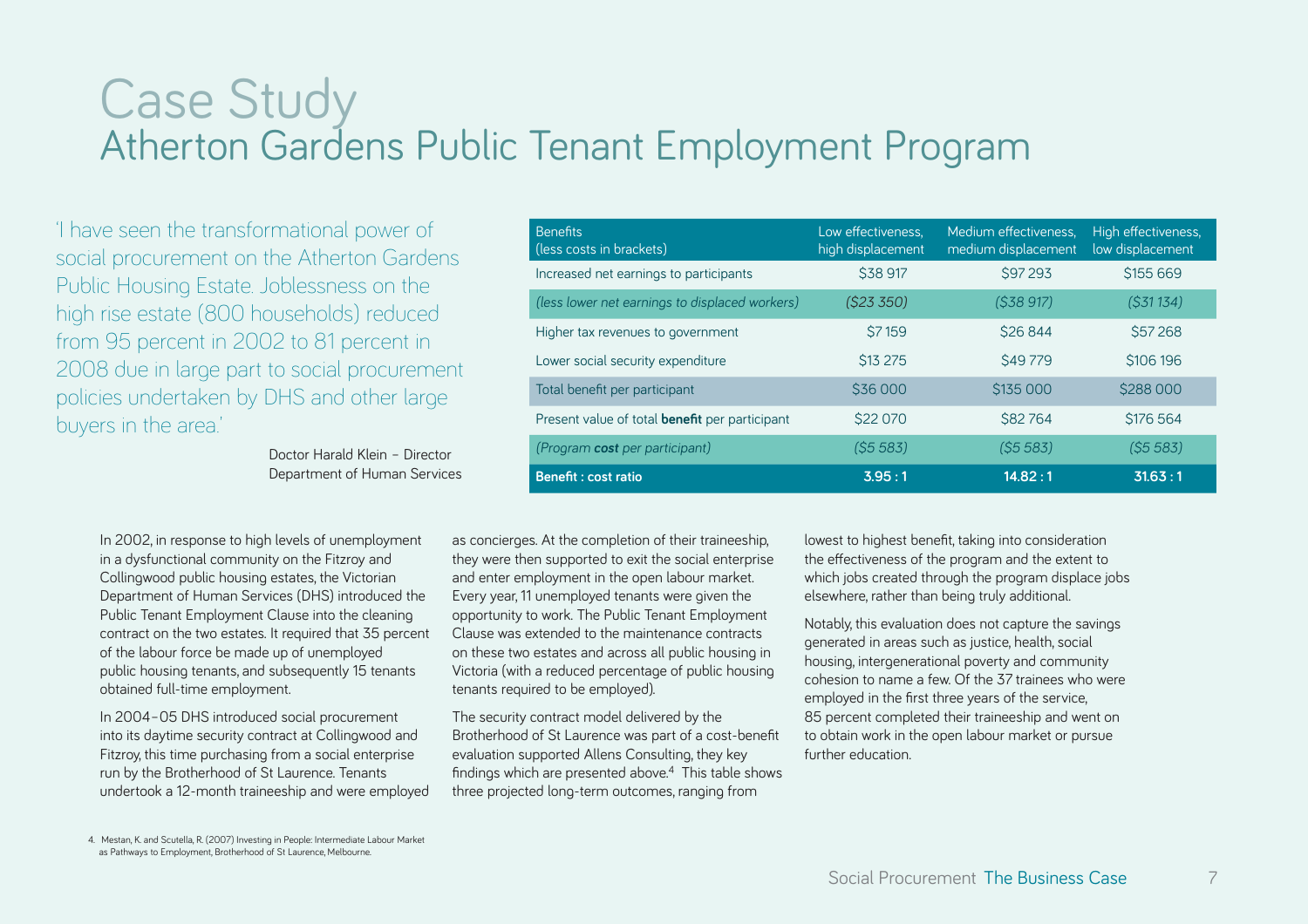# Addressing place-based disadvantage and areas facing economic decline

Social procurement is a valuable tool in addressing both entrenched disadvantage and economic decline in specific places.

The statistics for place-based disadvantage in Australia are stark.

- Of the 170 most disadvantaged areas, 52 percent are rural.<sup>5</sup>
- **In many disadvantaged areas, economic** restructuring and the decline of manufacturing has had significant effects on the local economic base<sup>6</sup>
- The most disadvantaged 3 percent of Australia's localities (68 places in all) have:
	- 2x the rate of unemployment
	- 2.5x the rate of long-term unemployment
	- 2x the rate of disability support and psychiatric admissions
	- 2x the rate of criminal convictions
	- 3x the rate of imprisonment of the remaining places in Australia.7

Economic decline occurs when the amount of money flowing into and being retained in a community reduces over time. The impacts of economic decline are significant and range from reduced personal income, and the associated stresses attached to this, through to community population decline and commensurate loss of services and activities.These sorts of problems create burdens for all three tiers of government.

The antidote to economic decline is to increase the amount of money being spent and retained in a community. Social procurement can be used to directly support participation of local businesses in tendering processes and generate local employment. It allows government to directly impact on the local/ regional economy.

The decline of manufacturing in already disadvantaged communities – such as recently announced closures in parts of Geelong, Elizabeth in northern Adelaide, the western suburbs of Sydney and parts of regional Australia – has sharpened the need to find new approaches to localised job creation, labour market transition and the creation of a sustainable economic future for these places.



6. Pawson, H., Davison, G., Wiesel, I. 2012. Addressing concentrations of disadvantage: policy, practice and literature review. Australian Housing and Urban Research Institute, Melbourne Australia.

7. Vinson, Rawsthorne and Cooper, op. cit.

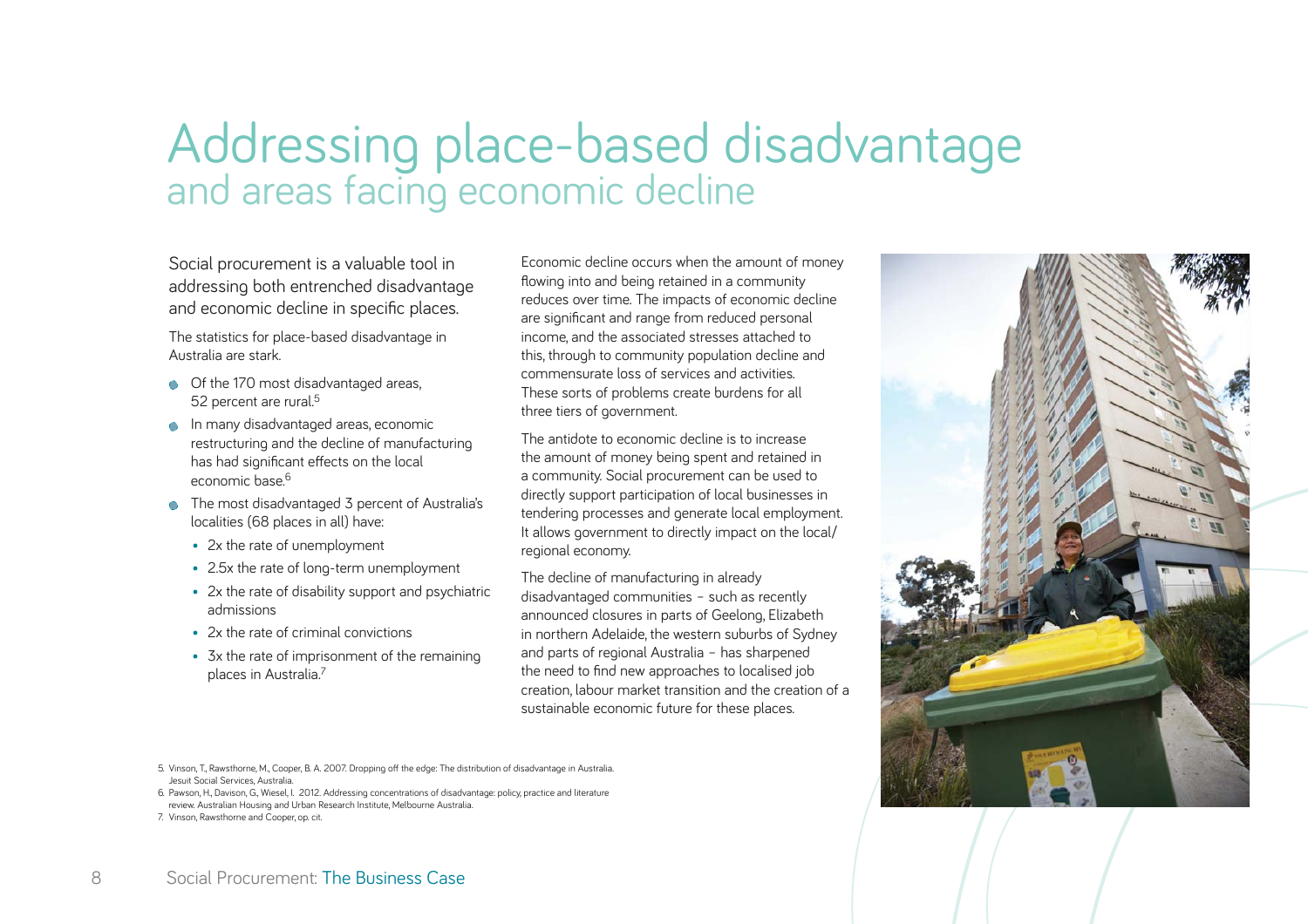# Case Study<br>Ballarat Industry Participation Program

Jeff Pulford – Director of Growth and Economy City of Ballarat



In a sustained effort to provide stimulus to local industry, the City of Ballarat developed the Ballarat Industry Participation Program (BIPP). Through its tender and procurement process the BIPP requires purchases over \$250,000 to include a BIPP statement, detailing the level of local content; number of jobs created; and skills and technology transfer.

To encourage local uptake of the BIPP and to ensure local community and business awareness of the program, Council ran information sessions highlighting opportunities for smaller suppliers to work with big business.

Council estimates it has generated more than 340 jobs and injected more than \$38 million into local businesses, at a cost of \$150,000.8

The Industry Capability Network awarded the City of Ballarat with a Certificate of Recognition acknowledging these achievements.

8. Ballarat Industry Participation Program. 2013. Local suppliers benefit from Council Policy. Available at, http://www.pc.gov.au/annual-reports/annualreport0304

#### International example



Similar programs are happening internationally, often supported by legislation.

In the UK, the Social Value Act places a duty on public bodies to consider social value ahead of a procurement.

For example, Birmingham City Council used social procurement for the construction of the Library of Birmingham. The council included jobs and skills requirements as conditions in the £193 million library contract. This resulted in 306 jobs for Birmingham residents, including 82 apprenticeships. Residents of priority areas took 54 percent of these opportunities.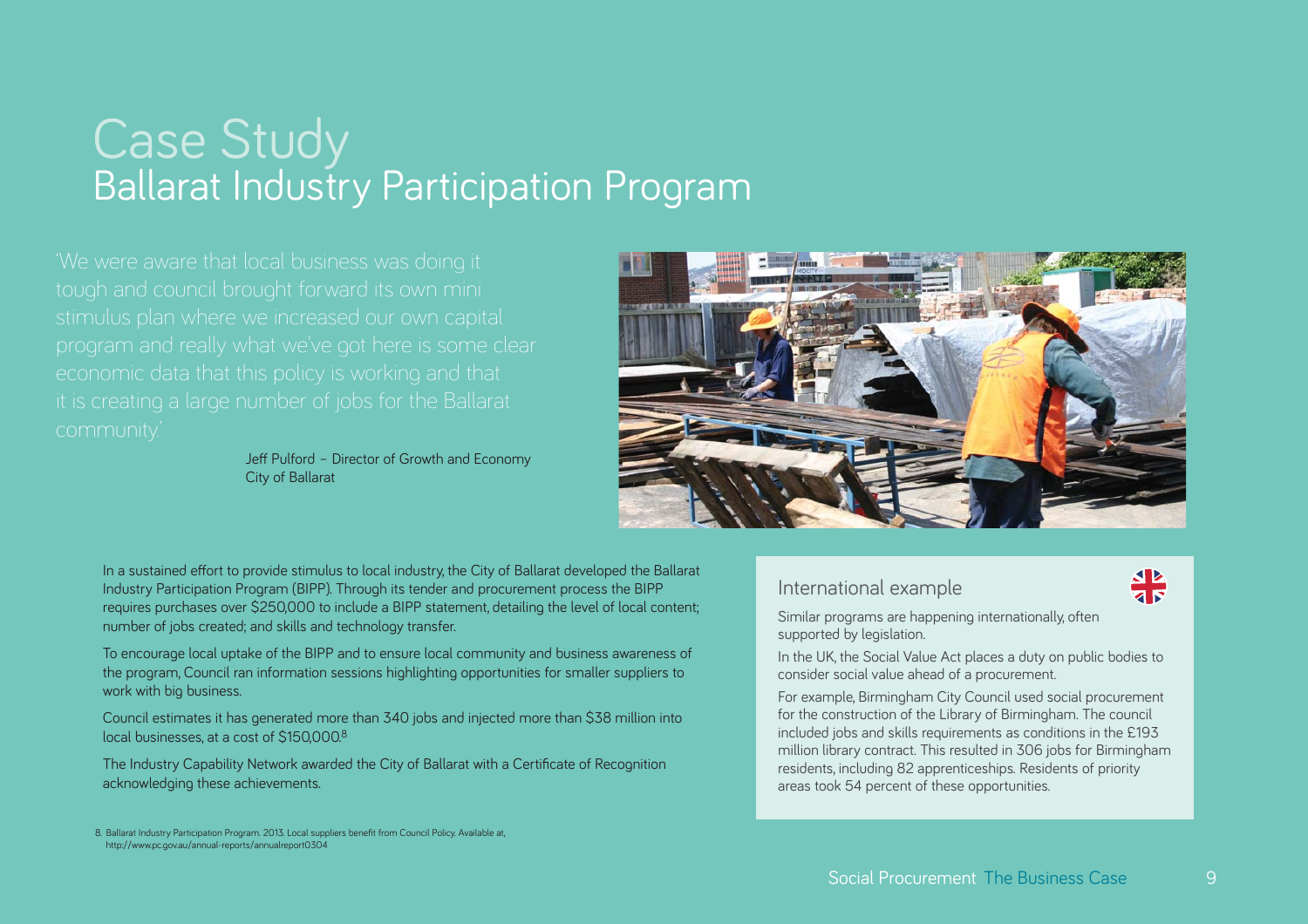## Case Study<br>Gold Coast City Council

The City of Gold Coast is utilising its procurement spend to achieve social and economic development goals in relation to supporting minority and disadvantaged groups into employment, and supporting local suppliers in general.

The Council is pursuing its social procurement agenda in two specific ways:

#### Buy Local Procurement

1

 Provides preferential treatment for local business in the procurement process to ensure that money and jobs stay in the local economy. In a procurement budget of \$7–800 million per annum, contracts under \$200,000 (which equate to \$250 million) are only accessible to local suppliers where applicable. Council also provides significant preference to local tenderers for works exceeding \$200,000.

 The buy local initiative has been successful in increasing council's procurement spend with local businesses from 53 percent in February 2013 to 64 percent in June 2014.

#### Social Benefit Provider Procurement

 Brings disadvantaged job-seekers into employment. A principle selection criteria in the tenderer evaluation is the participation of formerly unemployed residents in the contractor's workforce. Three cleaning and recycling tenders in 2012–13 generated employment for over 74 disadvantaged residents (45 FTE positions) who were previously unemployed. This impact was created through a procurement spend of less than \$2.5 million per annum. The three social benefit provider procurements have on average cost no more than the cost of procuring without social requirements.

#### International example

Social procurement outcomes are being achieved in Europe's largest infrastructure project, the £15 billion Crossrail, which is due to open in 2018. The new railway stretches across London and will cover over 100 kilometres of track, including new tunnels and train stations.

The project is generating significant employment and training opportunities, as well as business opportunities for companies. For example, 62 percent of new entrantlevel jobs were filled by people who were previously unemployed. In addition, 44 percent of the 350 people undertaking apprenticeships were not employed or had not received previous formal training, and 33 percent of the jobs were filled by women compared with 20 percent of job roles across the UK construction industry.<sup>9</sup>

#### **Local Multiplier Effect**

Local procurement can concentrate economic benefits in a particular area of disadvantage or those in economic decline. The 'Local Multiplier 3' (LM3) methodology evaluates how local firms will re-spend in a local economy through their own spending with suppliers and labour.

The tool was first applied on a large scale within Northumberland County Council where it was shown that every £1 spent with a local supplier was worth £1.76 to the local economy, but only 36 pence if it was spent out of the area. That makes £1 spent locally worth almost 400 per cent more.<sup>10</sup>

9. NorthWest Rail Link presentation provided to the authors

10. Local Procurement: Making the most of small business, one year on, Federation of Small Businesses 2013, http://www.fsb.org.uk/policy/publications

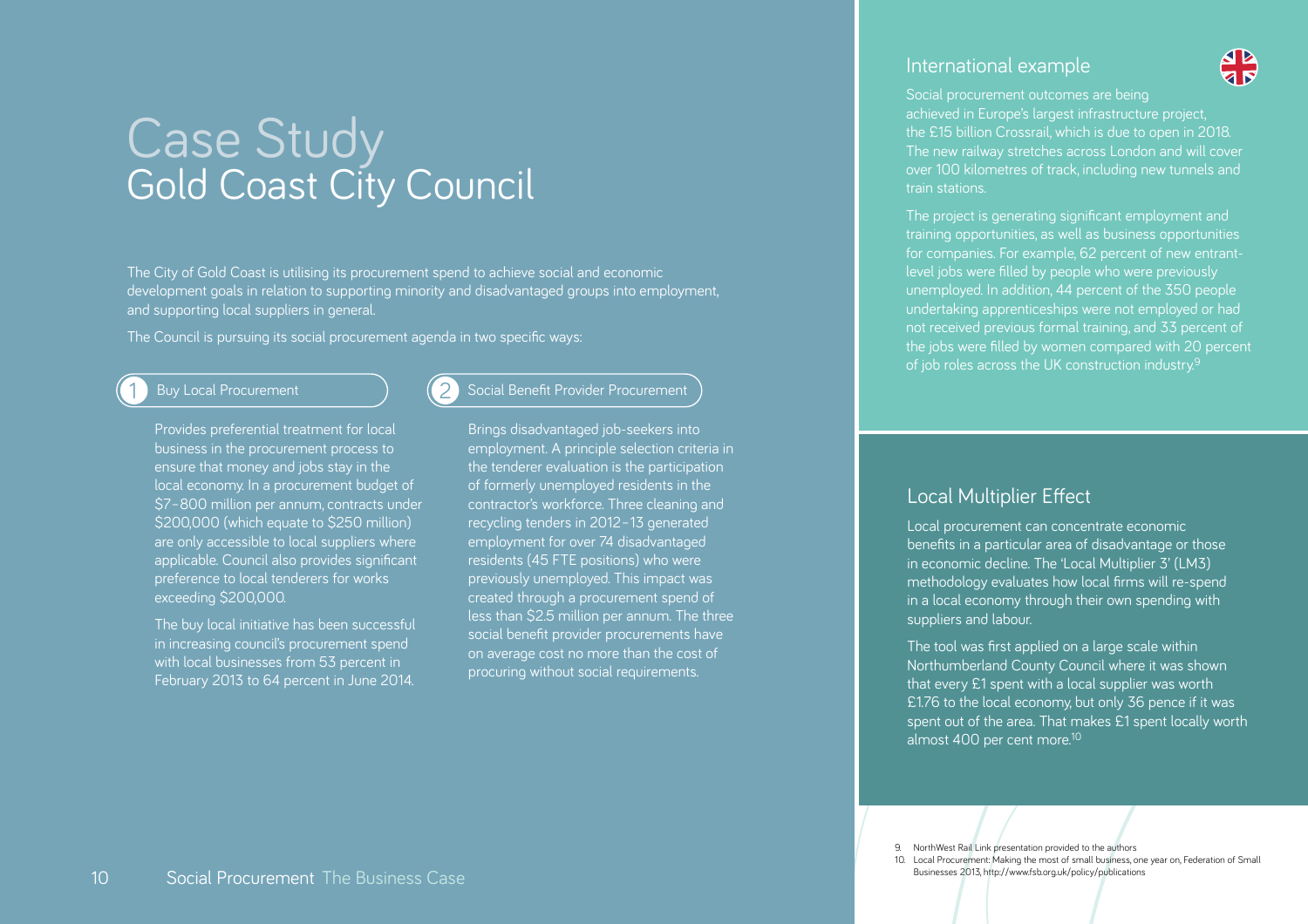### What are the benefits of social procurement to government

'Social procurement is the greatest untapped tool for social change'

> Peter Holbrook – CEO Social Enterprise UK

Whilst government and the private sector are increasingly engaging with social procurement, many organisations are not utilising it or are under-utilising it through ad hoc implementation. There is an enormous opportunity to scale social procurement in response to some of the complex social and economic challenges we face.





### It benefits people

Ultimately the beneficiaries of social procurement practice are the people who have been given a chance to participate in the economy, and the communities they are part of.

#### It enhances staff satisfactionand organisational identity 2

 The ability to achieve demonstrable community benefits through social procurement increases job satisfaction and pride amongst procurement and contract management staff in a profession often characterised by cost-cutting and compliance pressures. It also builds opportunities for effective team work across the government, thereby reducing silos within and across government.



### It delivers efficiencies

 Social procurement uses a single pool of money to achieve multiple governmental objectives. It is an effective means of bringing unemployed and marginalised groups into the labour market.



### It drives innovation

 By encouraging a holistic view of the achievement of broad governmental objectives through procurement, social procurement practice encourages innovation and the development of new forms of partnership and service delivery models within and outside of the government.

Senator The Hon. Mitch Fifield presents the 'Social Enterprise of The Year Award – Large' to Clean Force Property Services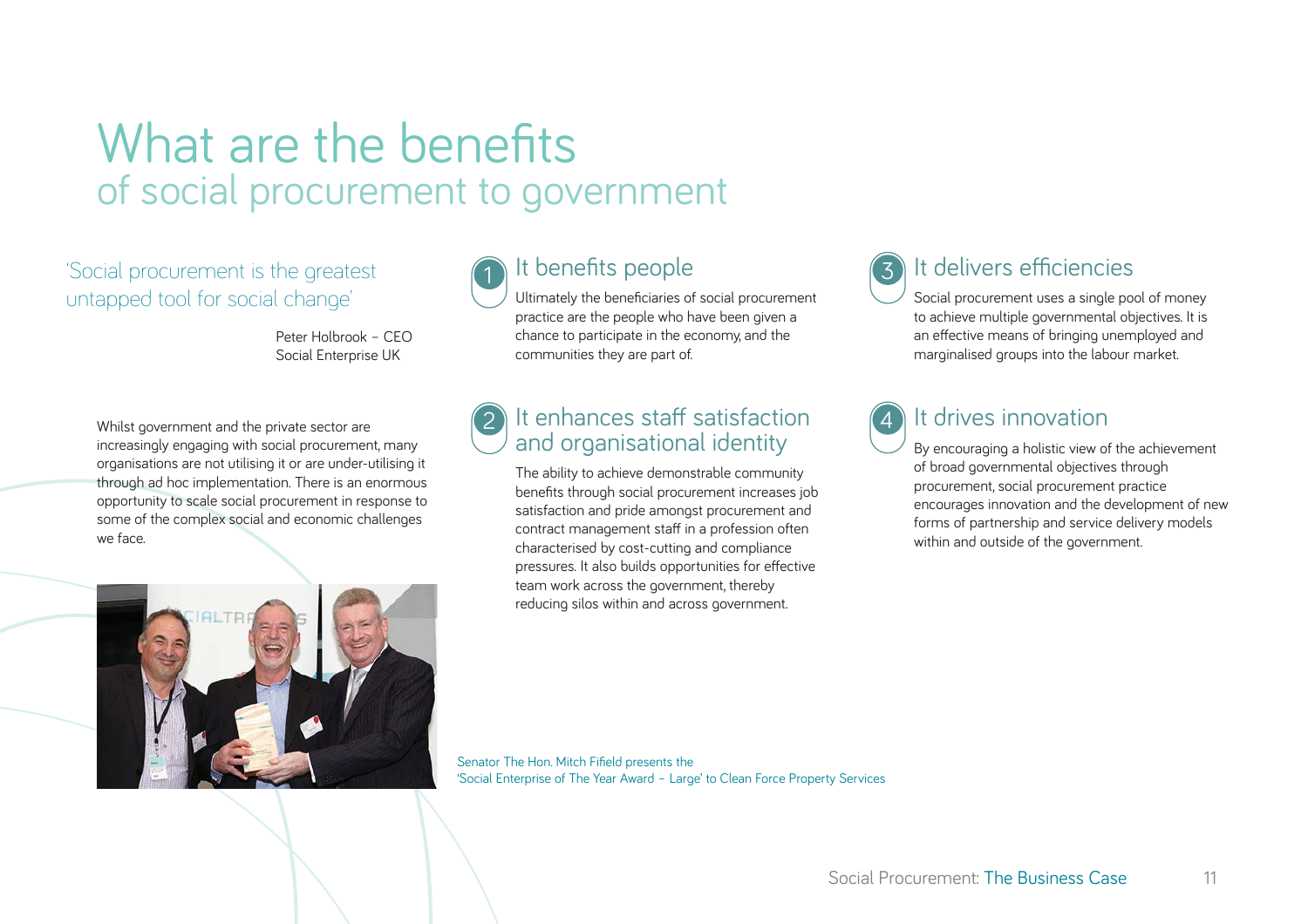# Next steps<br>how government can support social procurement

#### Social procurement practice

Effectively incorporate social and economic development objectives in their own strategic procurement practices.

#### Social enterprise development

Strengthen the role and capacity of social enterprises to participate in supply chains and effectively deliver jobs and employment pathway solutions for people from disadvantaged communities.

#### Opportunities for business

Support the capacity of local and regional businesses to effectively participate in supply chains.

#### Major projects

Contribute to social and economic development through strategic approaches to major project procurement – focusing on achieving targeted job creation, business growth and economic participation outcomes.

#### Connecting the labour supply

Strengthen the networks and activity underway to support the capacity of people from disadvantaged communities to be prepared for and successfully participate in labour markets.

## **Conclusion**

Social procurement provides governments throughout Australia with a strategic tool that they can utilise to generate significant value at little or no cost. In doing so they will be able to solve a range of problems facing their own organisations and communities.

Social procurement requires little change in the processes or rules of procurement, but represents a paradigm shift for many government organisations; one which sees government not just as functionally

applying procurement policies, but as acting strategically in the best interests of the government, and being agents of social change.

Social procurement is not a panacea for social issues, but it can be an epiphany when governments recognise the value they forgo by not building targeted social and economic benefits into their procurement and maximising the value of that spend.

Interest is growing in social procurement, but we are still seeing only a fraction of government spending in Australia taking advantage of social procurement. Adding it to the government toolbox could help solve some of the 'wicked' problems facing federal, state and local government. In some cases, social procurement may be not only an efficient solution, but in fact the best solution to complex social challenges.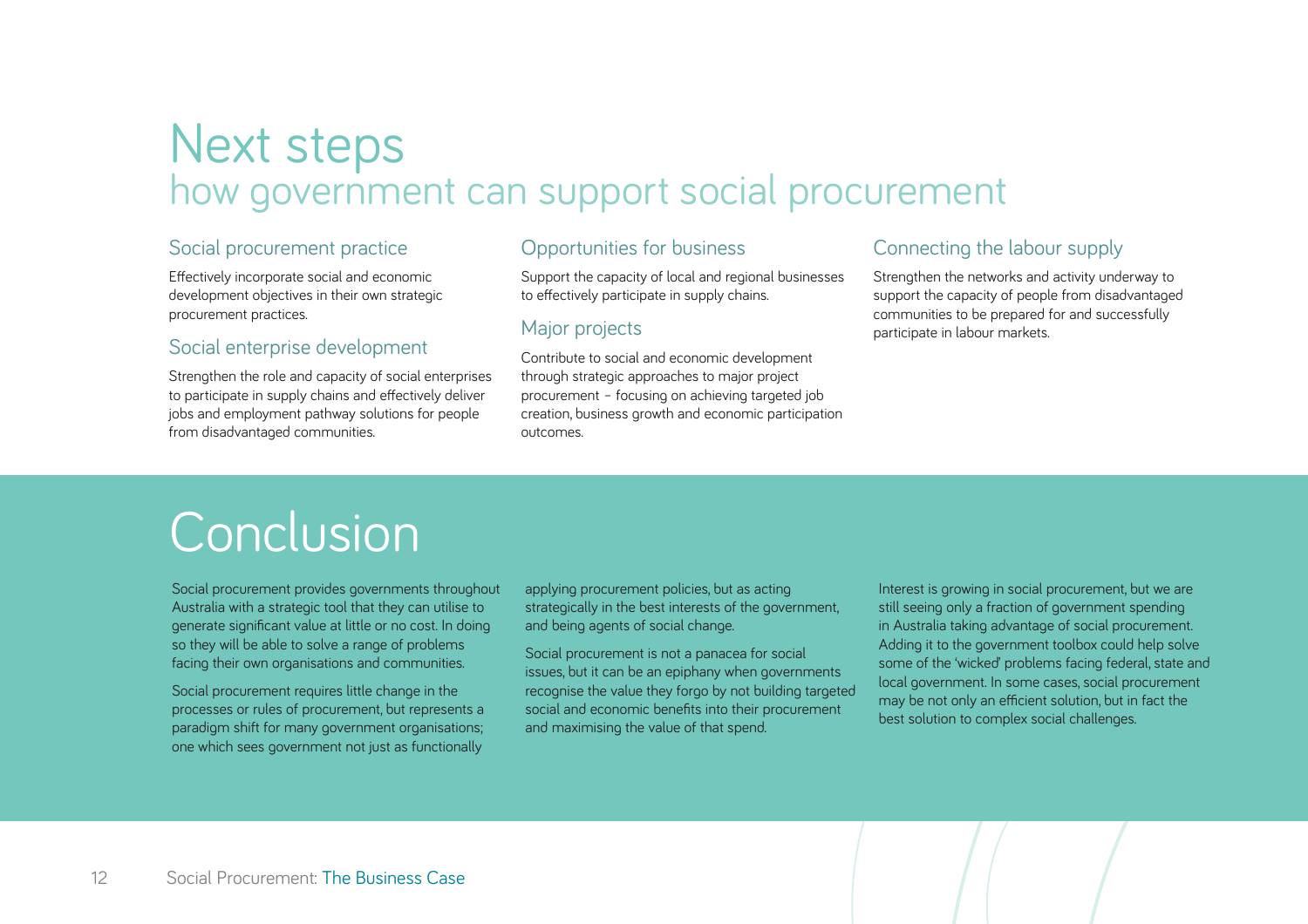### Resources to support social procurement

There are extensive resources available to support organisations seeking to socially procure, including Social Procurement Australasia's website:

#### http://socialprocurementaustralasia.com/

You'll find social procurement case studies, quides and toolkits, as well as links to social benefit organisations that may be well suited to delivering the social procurement outcomes that you are seeking.

Social Procurement Guides have been developed for NSW and Victoria, which comfortably translate to other federal, state and local government jurisdictions.

You can find the NSW publication here: http://socialprocurementaustralasia.com/wp-content/ uploads/2013/09/Social-Procurement-in-NSW-Full-Guide.pdf

Note that the NSW publication builds upon an earlier guide: http://socialprocurementaustralasia.com/wpcontent/uploads/2013/09/Social-Procurement-A-Guide-For-Victorian-Local-Government.pdf and toolkit http://socialprocurementaustralasia.com/wp-content/ uploads/2013/09/Social-Procurement-Toolkit.pdf, which was developed in Victoria:

You can find more information about the Local Multiplier Effect (LM3) here: http://www.neweconomics.org/ publications/entry/the-money-trail

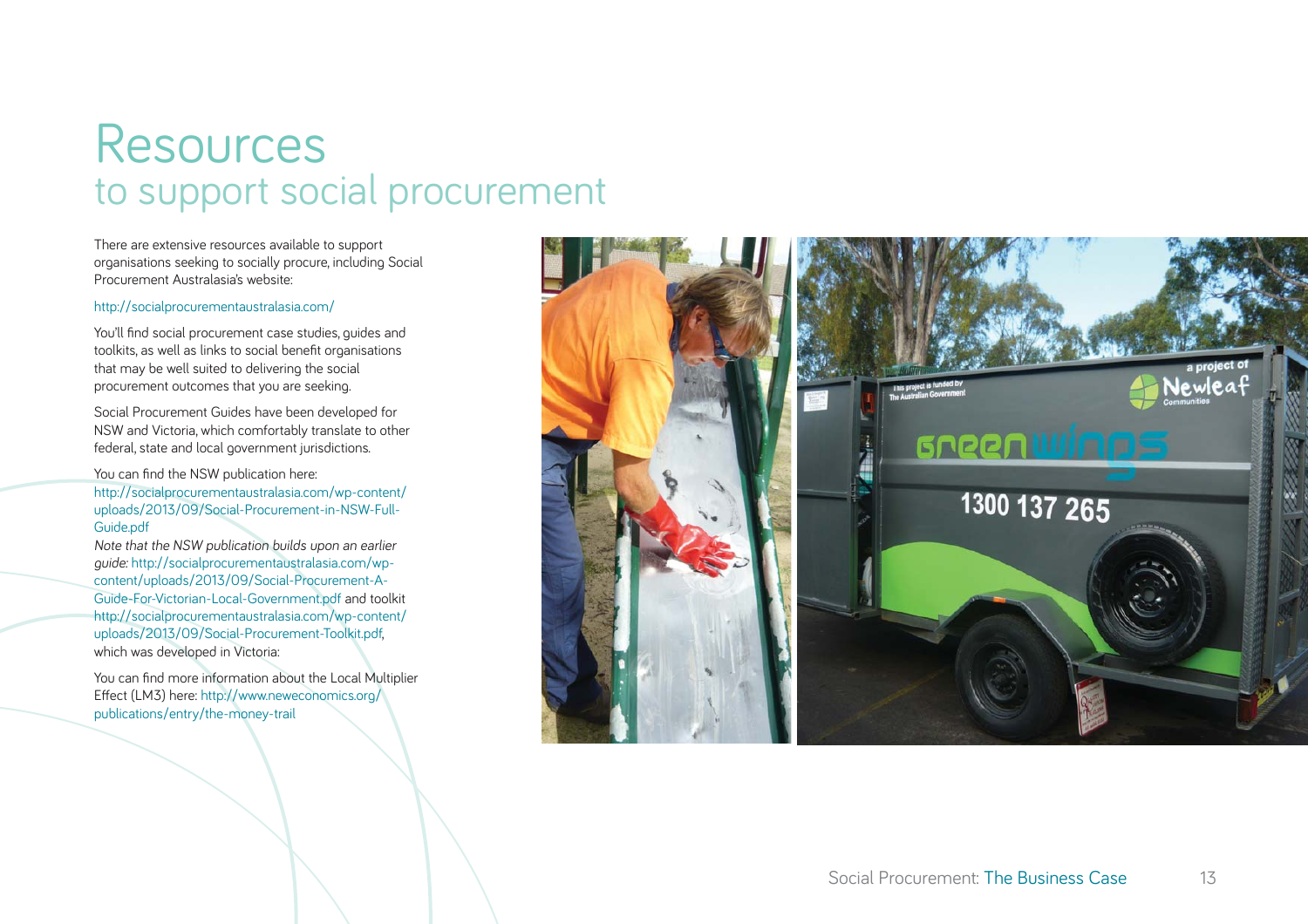## Produced by



#### Social Procurement Australasia

Established in June 2013, SPA provides an Australasian Association committed to increasing the social and economic impact of procurement in Australia and New Zealand. It supports the growing demand for practical guidance, networking, and development, while building awareness and encouraging and supporting the adoption of effective social procurement practice.

As an unincorporated association, SPA relies on members to contribute to the finances and the implementation of the activities of the organisation.

For more information about how to become a SPA member: http://socialprocurementaustralasia.com/membership/



#### Net Balance

As one of Australia's leading sustainability services firms, we help organisations understand and manage their social and environmental challenges, maximise opportunities and build sustainable competitive advantage. Our services cover the full spectrum of economic, environmental and social sustainability, combining strategic advice with rigorous technical capabilities.



We work with commercial organisations from a wide range of industries, all levels of government, and make our services accessible to the notfor-profit sector through our Foundation. www.netbalance.com

The Net Balance group includes ECO-Buy, a not-for-profit organisation dedicated to building expertise and providing independent advice in sustainable procurement and supply chains. www.ecobuy.org.au

### Key contributors

With thanks for the guidance and assistance of the following SPA members:



Knode

**Ingrid Burkett** Knode **Mark Daniels** Social Traders

SOCIALTRADERS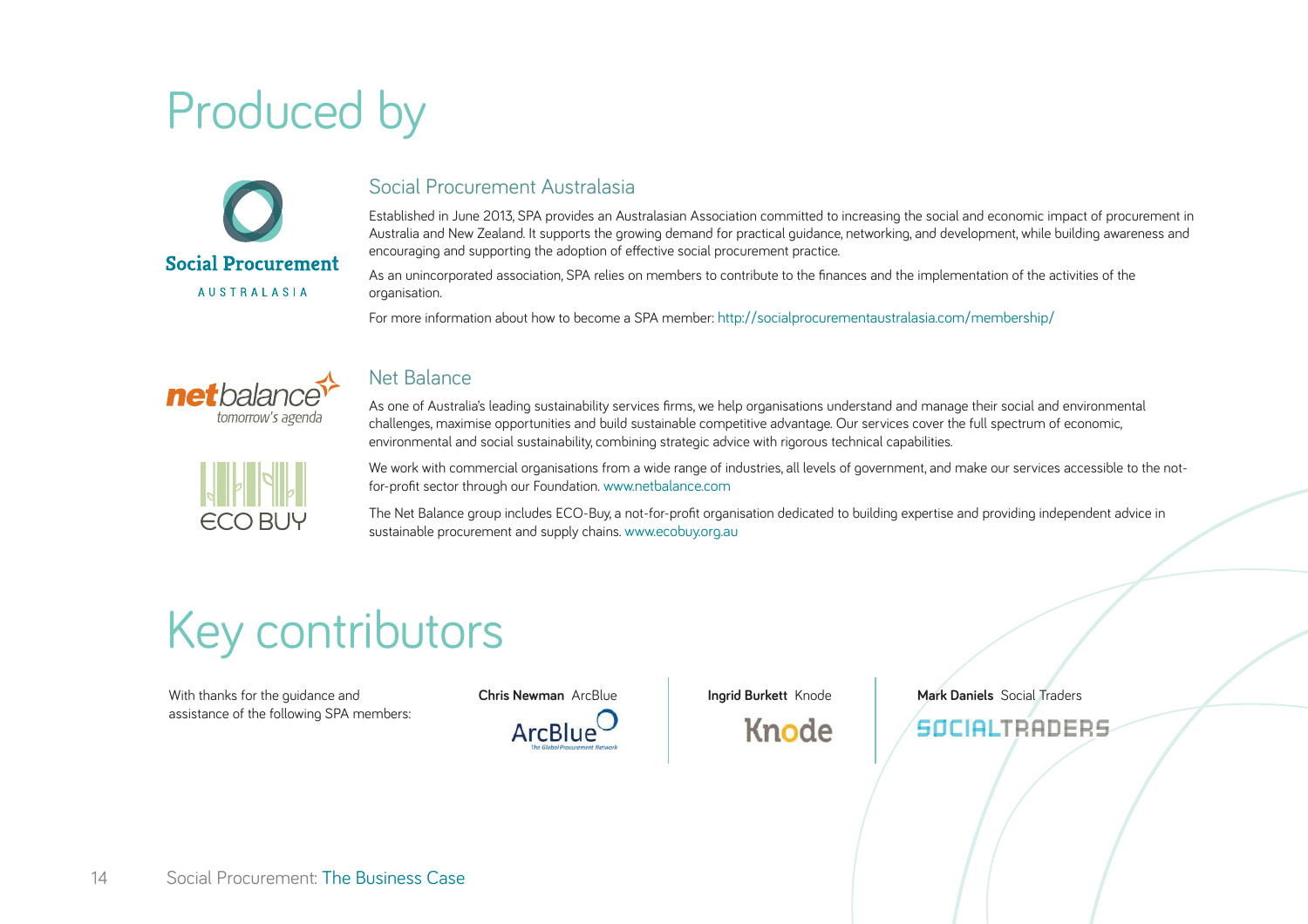| <b>Notes</b> |                                       |
|--------------|---------------------------------------|
|              |                                       |
|              |                                       |
|              |                                       |
|              |                                       |
|              |                                       |
|              |                                       |
|              |                                       |
|              |                                       |
|              |                                       |
|              |                                       |
|              |                                       |
|              |                                       |
|              |                                       |
|              | Social Procurement: The Business Case |